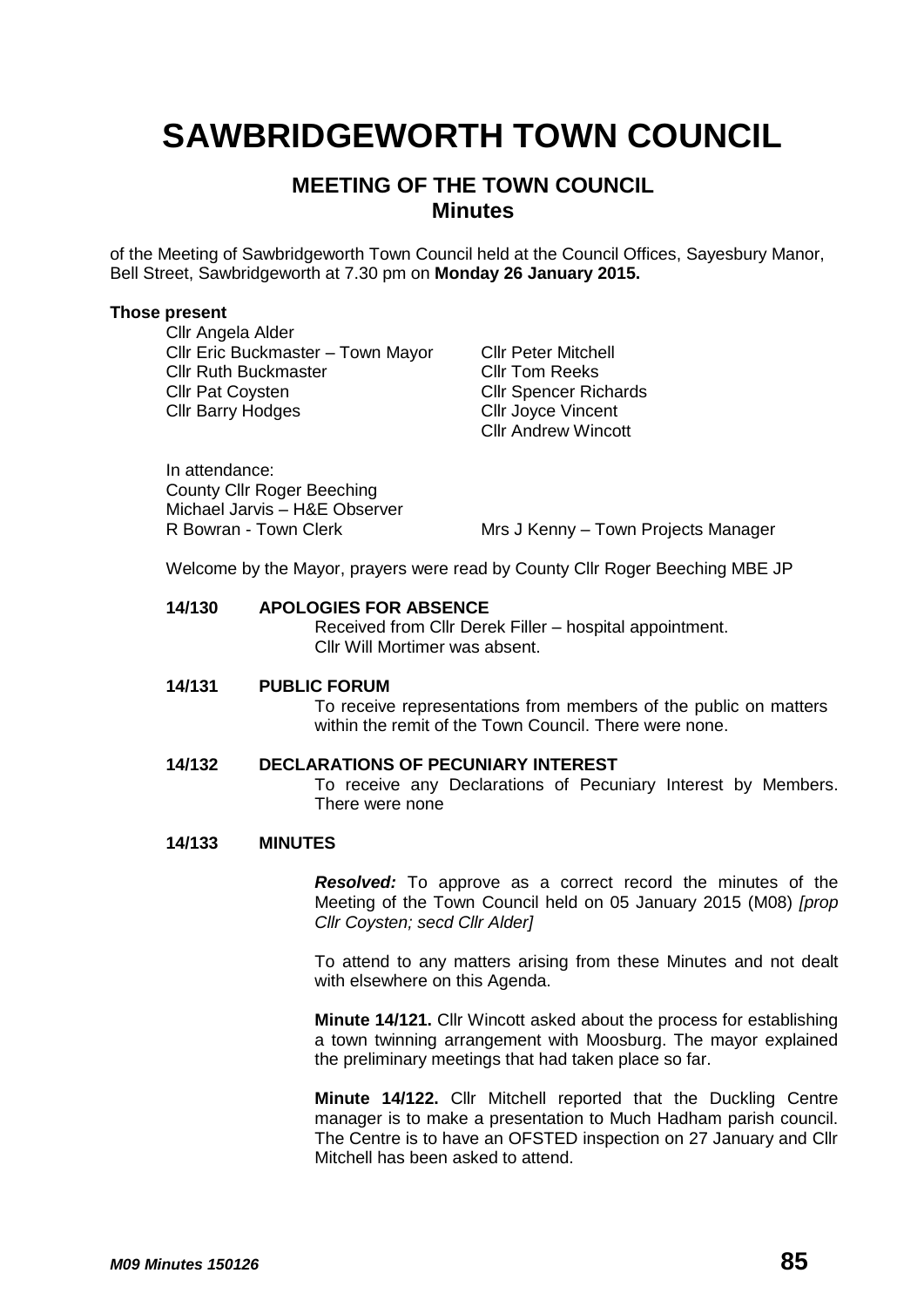# **14/134 PLANNING COMMITTEE**

*Received and Noted*: the Minutes of the Planning Committee Meeting held on:

05 January 2015 (P14)

#### **14/135 MAYOR'S CORRESPONDENCE/COMMUNICATIONS**

The mayor reported:

- o Attending the well-attended Hailey Centre Christmas lunch at Hunters Meet.
- o An information stall at the next Farmers Market to raise awareness of Town Council elections in May
- o An information evening on 25 February at the council office to raise awareness of District Council elections in May.

The mayor reported correspondence:

- o Thank you from a client of the Cemetery who complimented the council on the standard of upkeep.
- o Invitation from Manchester Airports Group to respond to a questionnaire.

#### **14/136 REPRESENTATIVES & CHAMPIONS REPORTS**

To receive representatives reports from:

#### o **County Councillor Roger Beeching**:

- o Asked about the current status of the Highways Together project. Clerk advised that the cost of the bureaucracy involved was not good value for money for parishioners. Clerk to provide a list of STC priorities.
- o Asked about current status of the footpath blocked behind School Lane. Projects manager reported an on-going dialogue with Hertfordshire CC Footpaths Officer to resolve the issue.
- o Reported the resurfacing of FP21 from Pishiobury Park along the Oak Walk to Brook Road.
- o Reported Gritting Crews out 30 times this year spreading 50,000tonnes of salt.
- o Advised of Herts CC Buses and Transportation consultation, which he encouraged people to complete
- o Commented that there were no Council tax increases of more than 2%.

#### o **District Councillor Eric Buckmaster** reported:

- o Attended a Public Health Masterclass on Obesity.
- o Herts Healthy Homes Scheme
- $\circ$  EHDC Grants two deadlines coming up for applications go grants of up to £500. Applications particularly welcome from Sawbridgeworth.
- o **District Councillor Will Mortimer** was not present,
- o **Herts Police** were not present.
- o **Rivers Heritage Site and Orchard Cllr E Buckmaster** reported:
	- o The Wassail took place at the Orchard on Saturday 10th of January. STC officers in attendance for Risk Assessment and Health & Safety.